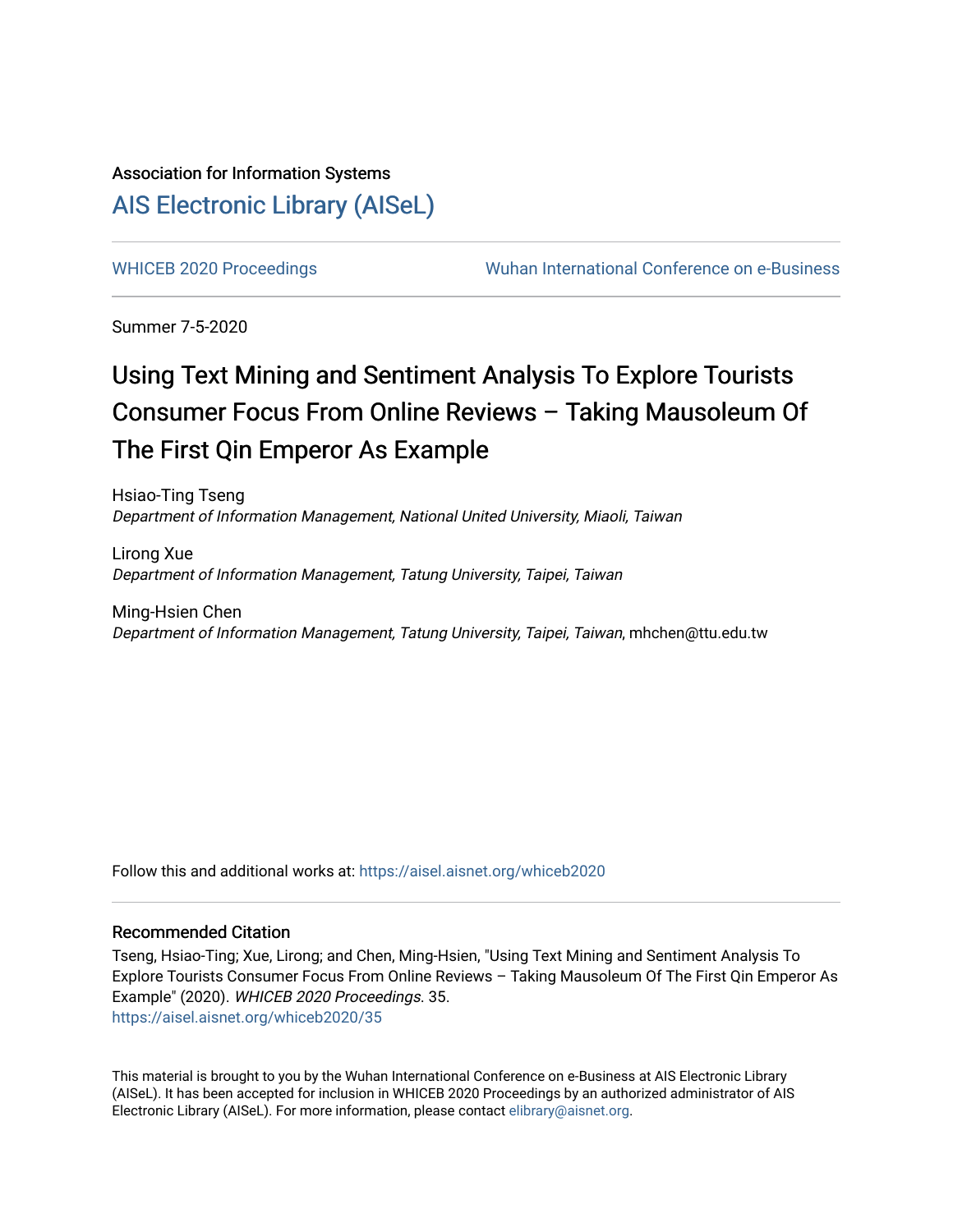### **Using Text Mining and Sentiment Analysis To Explore Tourists Consumer**

## **Focus From Online Reviews – Taking Mausoleum Of The First Qin**

## **Emperor As Example**

*Hsiao-Ting Tseng*<sup>1</sup> , *Lirong Xue*<sup>2</sup> , *Ming-Hsien Chen* 2\* <sup>1</sup>Department of Information Management, National United University, Miaoli, Taiwan <sup>2</sup> Department of Information Management, Tatung University, Taipei, Taiwan

**Abstract:** With the development of the economy, high-quality free travel has become a mainstream leisure tourism method, and tourism-related information has also grown exponentially. Coupled with the diversity of information sources, tourist attraction consumers received a lot of fragmented information. Previous research pointed out that tourist attraction consumers' decision-making basis is increasingly relying on electronic word of mouth. However, the variety of reviews on the Internet makes it easier for tourist attraction consumers to make timely or even wrong judgments due to information integration errors. In order to solve the problems mentioned above, this research is based on big data text mining and sentiment analysis processing analysis, using the existing electronic travel review data to conduct mining analysis, in order to recommend the most useful review information to tourist attraction consumers, allowing tourist attraction consumers to make effective decisions. In other words, tourist attraction consumers can enable users to get advance reminders before making decision and presented with visualization. In this way, tourists who are consumers of tourist attractions can receive the information they need quickly and logically, and quickly make decision. Then, improve user satisfaction. Finally, results provide tourist attractions operators as a reference to improve and strengthen their core business contents and priorities.

Keywords: tourist attraction consumers, attraction information visualization, big data text mining, sentiment analysis

#### **1. INTRODUCTION**

#### **1.1 Background**

-

In the era of big data, people are constantly exploring how to find potential value from huge amounts of data  $^{[1]}$ . It is estimated that unstructured materials account for about 80% of the current social data structure  $^{[2]}$ . Therefore, analysis of unstructured data is inevitable <sup>[2]</sup>. Unlike structured data, unstructured data cannot be used directly in the database and must be reprocessed before it can be used.

This study is concerned that a large amount of unstructured data is generated every day in the website of the tourism industry, but most of these data are just scattered around the webpage or stored in the database and piled of ash, due to existed website design requirement dilemma (cannot show visualization of big data), which will be cleared after a period of time. If the data can be processed and analyzed, the value of the data can be tapped and the utilization rate of the data can be increased.

Most of the time, due to the geographical distance, in addition to the official introduction of the scenic spot, tourists can only learn more about the comprehensive information of the scenic spot by browsing travel reviews. Tourists write travel reviews to share their travel experiences, convey more information about the scenic spot, and reduce the unequal information among tourists about the scenic spot. However, everyone's focus and needs for play are different. Usually, after browsing dozens of reviews or travel notes, they only find the information they need.

In the operation mode of travel reviews, because reviews are written by tourists, the contents of these

<sup>\*</sup> Corresponding author. Email: 12345@public.wh.hb.cn(Elizabeth Whitworth) , 123@163.com(Brian Whitworth)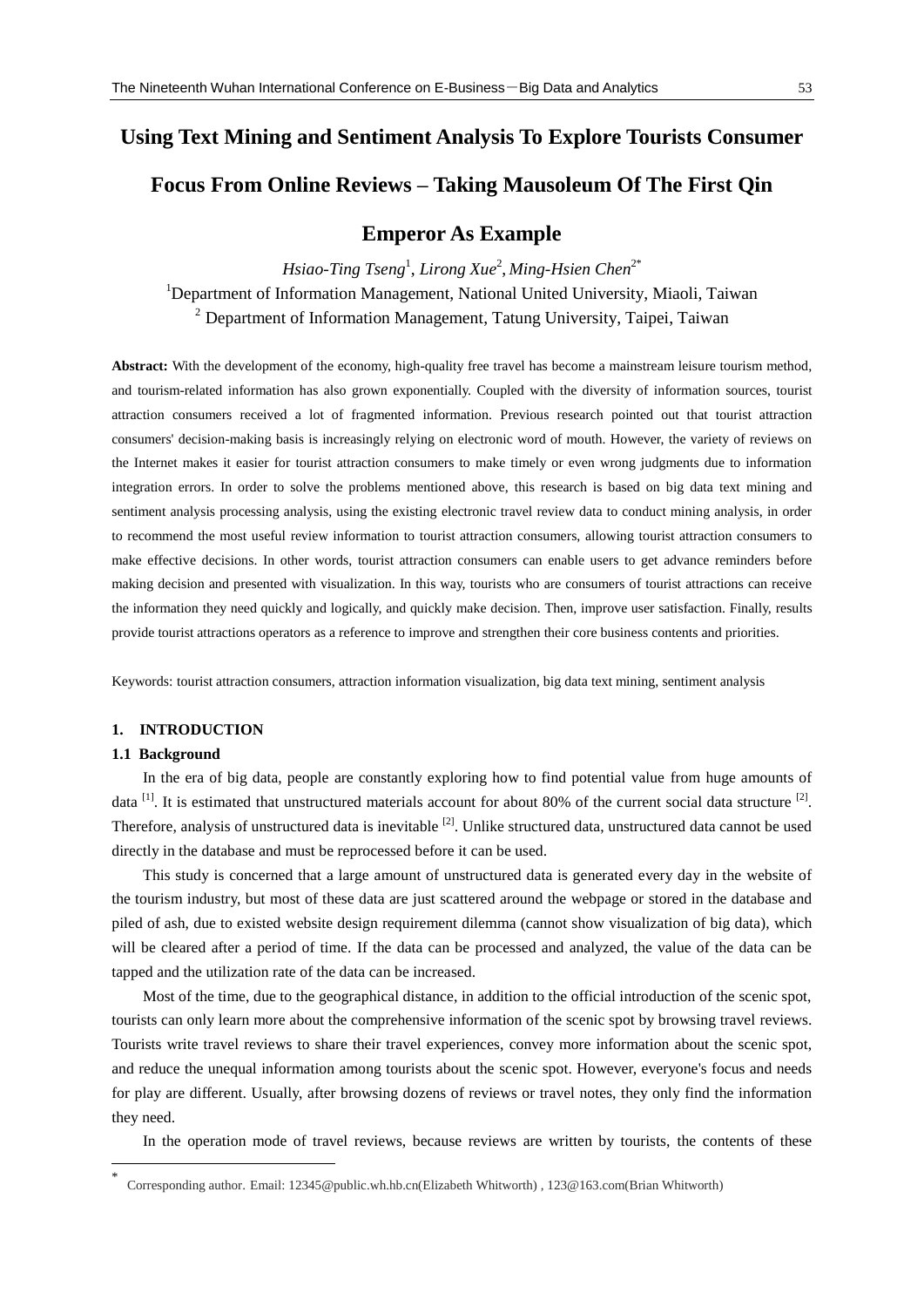reviews do not have a qualitative standard, and the quality is not uniform. In many cases, users need to filter out many meaningless information by themselves or repeat the browsing. Not only wasting time but not focusing.

The authors believe that the website does not make full use of the review information of tourists, and we can use the information visualization method to rearrange the review information into images with visualization. Users can quickly find the key information from the charts, without having to absorb and filter by themselves, at a glance, easy to consult, and the graphical communication form also enhances the fun elements, so that the information browsing is no longer boring $^{[3]}$ .

According to previous research, humans have a much faster absorption rate of image data than text data  $^{[4]}$ . In order to make it easy for users to understand the comments, we collected the tourist comments and used Mausoleum of the First Qin Emperor as a case study, collect its related reviews for analysis and then visualization.

#### **2. RESEARCH PURPOSE**

The content of tourist comments generally includes feelings about the weather, traffic, people flow, tickets, and their own subjective experience. The authors hope to extract and count the high-frequency vocabulary through big data text analysis and sentiment analysis; perform positive and negative sentiment analysis between the contexts of the review content; use word vectors to build a multi-dimensional model to find out the relevance to the central topic vocabulary that appear more frequently. After the above processing, we hope to get a visualized image of tourist attraction that can help users, reduce user reading, summarize high-frequency information, and reduce subjective influence of reviews.

By understanding the visual images of reviews, consumers of tourist attractions can find out in the keywords section whether they are interested in the attraction, such as 'family tours', 'places of interest', 'shopping' and other needs; The score and the number of comments are obtained, and everyone's impression score of the scenic spot; from the comment cloud word map, you can see some of the important points that people often mention about scenic spots. The aim of this study are as follows:

- (1) To integrate fragmentation information of tourism attraction.
- (2) To help users quickly understand the tourism attraction.
- (3) To improve reading interest, effectiveness and efficiency of tourist attraction consumers.

#### **3. LITERATURE REVIEW**

#### **3.1 Visual Communication of Tourist Information**

With the advent of the information age, the amount of data has grown tremendously, and people have used data visualization to statistically classify and present many structured data in charts and reports. But gradually, the data visualization no longer meets people's needs. We generate more and more textual data, which need to be processed. Information data images gradually enter people's vision.

Data visualization and infographics are two similar professional field names [5]. In simple terms, the difference between the two is that data visualization is to organize, process, and classify structured data through statistical charts, while information visualization is to visualize the logical relationship between information in an intuitive way. Show it like a form.

Willian Playfair published the book "The Commercial and Political Atlas" in 1786 <sup>[6]</sup>. The data-based diagrams in the book became the buds of the image processing of the data. Since then, the visual infographics have become people's reconstruction. Important method for abstract data and unstructured complex information. The concept of information visualization was first proposed by Stuart Card, Mackinlay and George Robertson in 1989. He directly reflects how information visualization technology can improve people's access to information.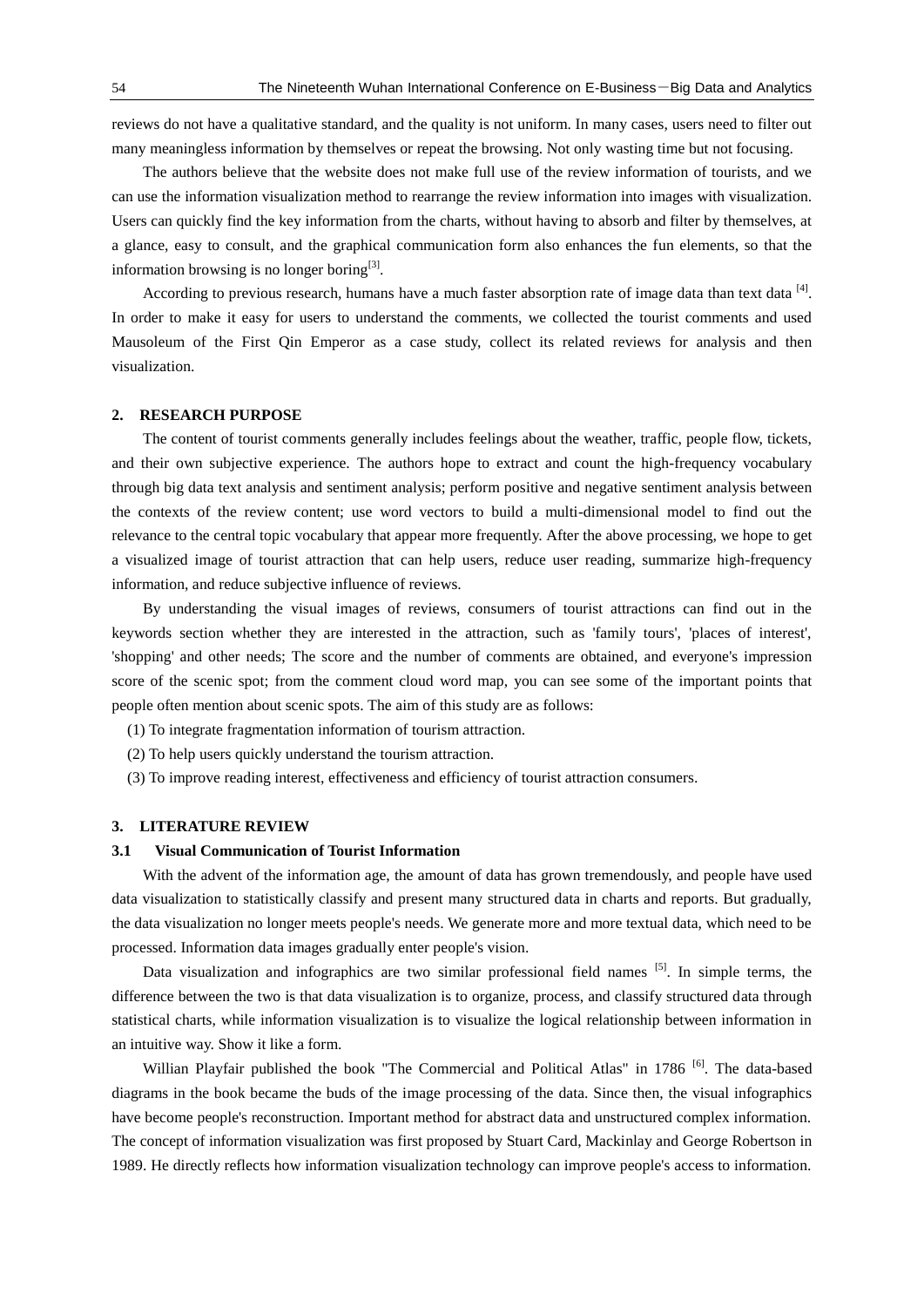Maximum capacity.

#### **3.2 Development and Researches of Cloud Word Graph**

The concept of tag cloud was proposed by Fernanda B. Viégas in the 2008 paper Tag Clouds and the Case for Vernacular Visualization and has been active in socially oriented websites [7]. They use tags to index and visualize information.

Stepchenkova<sup>[8]</sup> and others studied the image of Russian travel destinations through online surveys. By comparing the relevant information on Russian travel on the US travel website and Russian travel website, using high-frequency word analysis, etc. The information on Russia's definition of tourism image is incomplete.

William<sup>[9]</sup> analyzes the image of Seoul's tourist destinations through comparative semiotics of visual performance. He mainly studies the image of Seoul's destination by copying previous research and comparing it with traditional projection images in printed brochures and guides. Zhang, et al. [10] used text analysis methods such as word segmentation and word frequency statistics to analyze online reviews of books to provide decision-making basis for online bookstores.

#### **4. METHODOLOGY**

This article mainly collects travel review data, organizes, cleans, and processes word segmentation, and uses the obtained words for keyword extraction, sentiment analysis, and word vector calculation. We collected and analyzed the travel reviews generated by specific sites in a website within three months. The purpose is to enhance the value of reviews, construct regional keywords, and help users quickly understand the public 's reviews of attractions to reduce user decisions. time. We use web crawlers to crawl the user's travel review data on the website and use IBM SPSS 22.0 as analysis tool to clean and manage the data. The processed data is used for word segmentation, calculation of vectors, and sentiment analysis to obtain cloud word maps, keywords, and comment sentiment scores. The cloud word map is displayed in the comment area, keywords are used for 'labels', and comment sentiment scores assist in the calculation of partitions. Here is the research process of this study:



**Figure 1. The research process of this study**

#### **4.1 Data collection**

There are three main forms of data: structured data, semi-structured data, and unstructured data. Structured data is mostly database files or tables, while semi-structured data is similar to xml and json format files, but in real life, it is more unstructured data. The webpage we collected for Ctrip's tourists' reviews of Mausoleum Of The First Qin Emperor is unstructured data in html. This kind of data requires us to scrape down the required individual by some means and then process it.

We use the request library in Python. Grab the reviews of each attraction through a certain URL. Due to the anti-crawling mechanism built into some websites, the URL of the review is hidden in the json file, so the original URL requires us to manually go to the source code of the webpage Rummaging. After finding the link, we started program crawling. Due to Ctrip's data protection settings, we were only able to crawl the latest 3051 articles in the past three months, so we crawled each of the attractions twice.

The anti-crawling sensitivity of the website is very high. During the crawling process, we implemented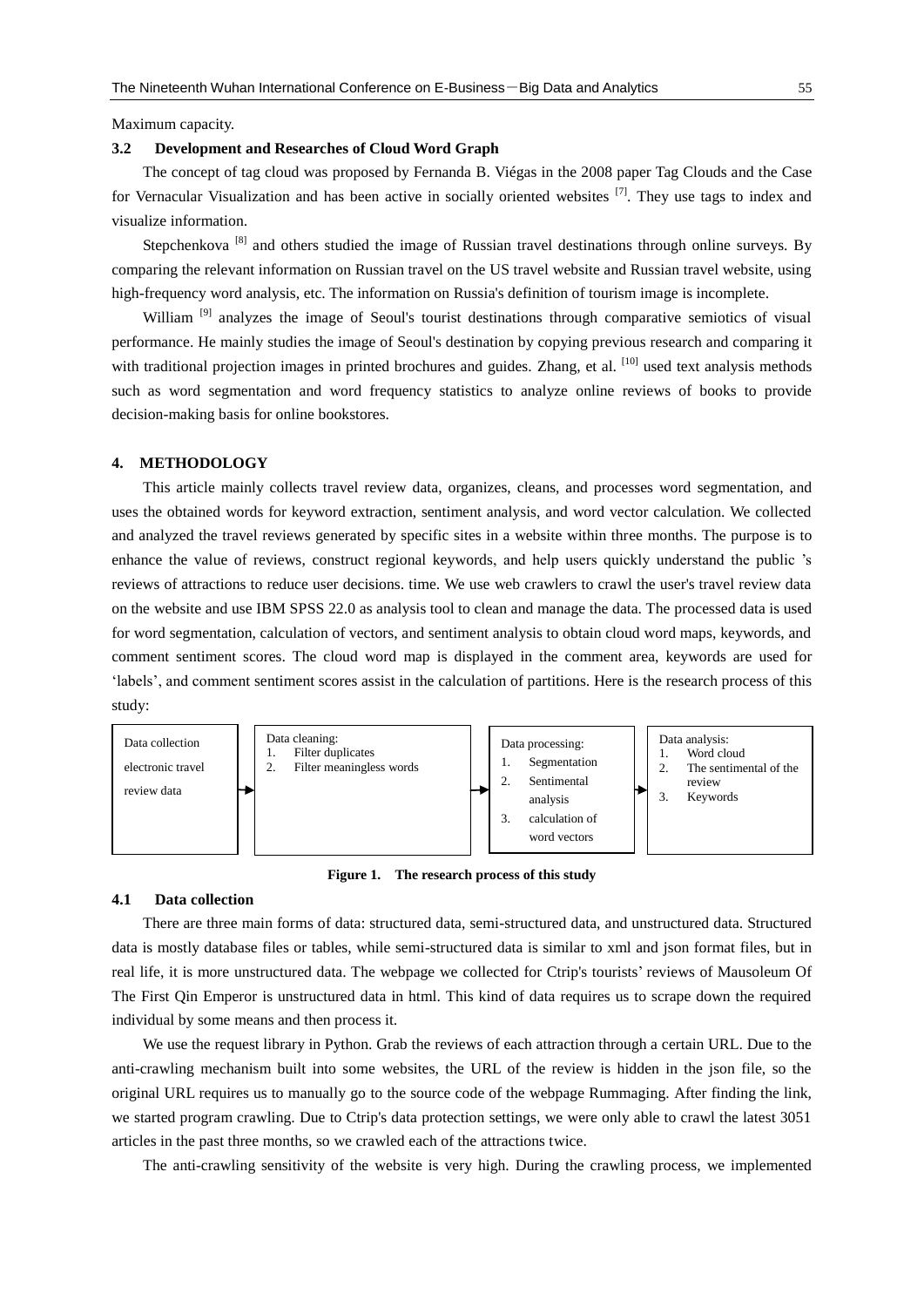guerrilla tactics-fighting each other, shooting one, and changing places. After being masked by multiple IPs, we successfully crawled down all the materials used in the topic. The screenshots of some information in this study as shown in Figure 2. The information we obtained in this study includes the five major parts: name of attraction, name of reviewer, review score, review content, and review time.

| 2911 兵马俑        |   | 155990000 | 很方便,秒出票,直接刷身份证,免去了排队换票                 |             | WeChat27540 2018-08-04 12:13  |
|-----------------|---|-----------|----------------------------------------|-------------|-------------------------------|
| 2912 兵马俑        |   | 156001512 | 不是太理解:为什么没有60岁上不到65岁老人的半价优惠M281009**** |             | 2018-08-04 11:59              |
| 2913 兵马俑        |   | 156000518 | 好是好,节假日人太多,公交车排队两小时。                   | 234088****  | 2018-08-04 11:52              |
| 2914 兵马俑        |   | 156001181 | 向往的地方,感受到中国文化的源远流长                     | 1365196**** | 2018-08-04 11:38              |
| 2915 兵马俑        |   | 156001428 | 太震撼了,直接扫码进园很方便。                        | M12216****  | 2018-08-04 09:58              |
| 2916 兵马俑        |   | 156000938 | 兵马俑还是比较壮观的,1号坑这里,还有志愿者在做讲jM8544****    |             | 2018-08-04 09:52              |
| 2917 兵马俑        | 5 | 155999917 | 买票特别方便,进去也方便,体验很好                      | 110085****  | 2018-08-04 09:48              |
| 2918 兵马俑        |   | 156000335 | 价格贵。导游介绍一般般, 还不如现场找的导游。不值这110072****   |             | 2018-08-04 09:39              |
| 2919 兵马俑        |   | 155999910 | 还可以,特别是导游不错,但行程安排法门寺时间不够用1398502****   |             | 2018-08-04 09:39              |
| 2920 兵马俑        | 5 | 155999801 | 气势滂沱,还是很值得一看的地方                        | black****   | 2018-08-04 09:37              |
| 2921 兵马俑        |   | 155998607 | 人造景,一般吧。。。。。。。。                        |             | WeChat36785 2018-08-04 08:06  |
| 2922 兵马俑        |   | 155998891 | 景点本身不错,就是暑期出游人太多了。                     | $E0118***$  | 2018-08-04 08:03              |
| 2923 兵马俑        | 5 | 155999746 | 很好,朋友玩的很开心!下次                          |             | WeChat26907 2018-08-04 07:40  |
| 2924 兵马俑        |   | 155999933 | 订票方便, 免去排队的麻烦了。。                       | M54503****  | 2018-08-04 06:43              |
| 2925 兵马俑        | 5 | 155999735 | 来西安必看兵马俑,而我是特意为了看兵马俑而来西安的M36468****    |             | 2018-08-04 06:29              |
| 2926 兵马俑        | 5 | 155998761 | 早上人少,不然就看人了,现在买票都很方便,现场也能1381915****   |             | 2018-08-04 06:19              |
| $2027 \div 7.7$ |   | 155008033 | 网纹上坦益眯西<br>無電世院<br>比玛提眯西亡师十女           |             | M1200162**** 2018 08 04 02 50 |

**Figure 2. The screenshots of some information in this study**

Content of Figure 2 including following 4 elements:

- 1. Data collection electronic travel review data
- 2. Data cleaning: 1. Filter duplicates 2. Filter meaningless words
- 3. Data processing: 1. Segmentation 2. Sentimental analysis 3. calculation of word vectors.
- 4. Data analysis: 1. Word cloud 2. The sentimental of the review 3. Keywords

#### **4.2 Data cleaning**

Tourism websites usually provide a block that supports and is complemented by a corresponding reward mechanism to encourage tourists to write reviews. This caused some problems. Some tourists just wrote some humble reviews just to get rewards, such as' Nice, good, good, good, good. "Booming, sloppy, hip-hop," comments like this, which have no practical meaning, we will remove them when the data is cleaned, so that users can browse the essence.

In the materials we crawled from Ctrip, there are some duplicate contents, garbled characters, etc. We need to remove these parts to facilitate subsequent semantic understanding. The garbled is generated by the emoticons in the comments. This is because the encoding of the emoticons after crawling is inconsistent with our preset. In addition, we also filter repeated and meaningless words.

#### **4.3 Data processing**

We imported the data compiled by IBM SPSS 22.0 into Python, and used the Jieba word segmentation tool to perform two round cleaning and filtering to obtain the parts we needed; we performed word frequency statistics on the segmented vocabulary, visualized the frequency of part-of-speech words, and performed sentiment analysis. Discuss the accuracy of the existing data and propose ways to modify it; extract topic keywords from the comments to facilitate user indexing and meet users' various needs.

In the four popular word segmentation modules on the market-Jieba, SnowNLP, Pynlpir, Thulac and other word segmentation tools, For comparison, we chose to use the easier-to-use Jieba module as our word segmentation tool. Jieba has third-party vendor libraries in Python, which can be used by directly pip downloading. Jieba provides three kind of word segmentation modes, namely precise word segmentation mode, full word segmentation mode, and search engine mode, and Jieba provides a custom dictionary function. We can set relevant proper nouns based on the environment of the target text and those that have not appeared in the Jieba corpus. New words, which are helpful for subsequent processing and analysis. SnowNLP is mainly used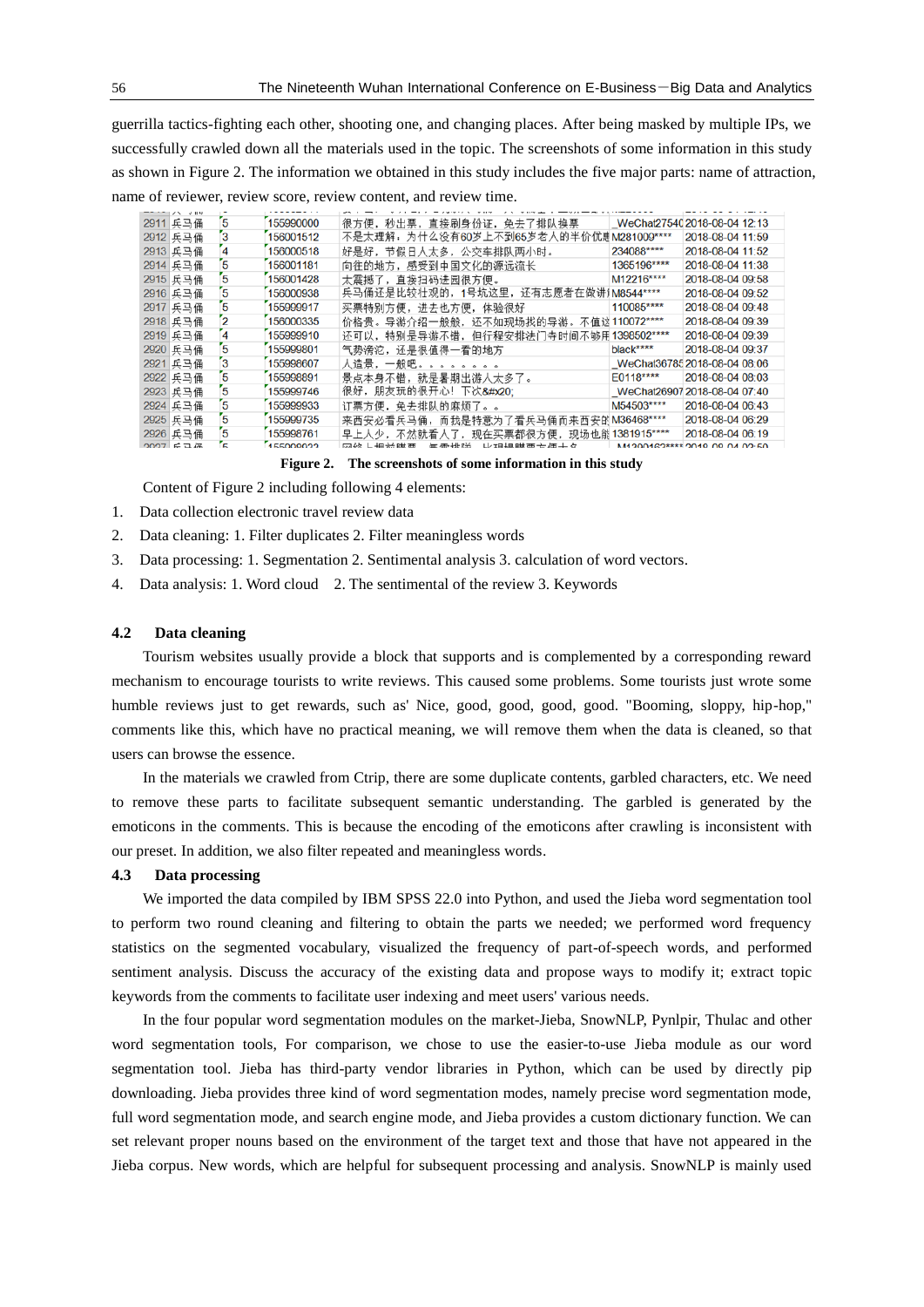for sentiment analysis and comes with word segmentation tools. The word segmentation is not as detailed as jieba (if necessary, it can be corroborated by the picture above). The so-called surgery industry has a specialization. We will use the SnowNLP to perform sentiment analysis in the future.

#### **4.4 Sentiment analysis**

Sentiment analysis or opinion mining is people's opinions, emotions, and assessments of attitudes to entities such as products, services, and organizations. The development and rapid start of this field are due to the rapid development of social media on the Internet, such as product reviews, forum discussions, Weibo, and WeChat, because this is the first time in human history that there has been such a huge digital record. Since the beginning of 2000, sentiment analysis has grown into one of the most active research areas in natural language processing (NLP). Extensive research in data extraction, web mining, text mining and information retrieval.

According to the different nuances of processing text, sentiment analysis can be roughly divided into three research levels: word level, sentence level, and text level. Chapter-level sentiment classification specifies an overall sentiment direction / polarity, which determines whether the article (for example, a full online review) conveys overall positive or negative opinions. In this context, this is a binary classification task. It can also be a regression task, for example, an overall score inferred from a review of 1 to 5 stars. It can also be considered as a 5-level classification task.

The sentiment analysis of a sentence is inseparable from the sentiment of the words that make up the sentence. The sentiment analysis methods of words can be summarized into three categories: (1) knowledge-based analysis methods; (2) web-based analysis methods; (3) corpus-based analysis methods. The sentiment of words is the basis of sentiment analysis at the sentence or discourse level. Early text sentiment analysis mainly focused on judging the positive and negative polarity of the text. The corpus of sentiment analysis includes two types of vocabulary packages: positive vocabulary and negative vocabulary. According to the meaning scoring method, each comment is scored from words to sentences.

word2vec is also called word embeddings, Chinese name "word vector", it can convert words in natural language into dense vectors (Dense Vector) that the computer can understand. Before the advent of word2vec, natural language processing often turned words into discrete individual symbols, namely One-Hot Encoder.

> 1. Hangzhou [0,0,0,0,0,0,0,1,0, ..., 0,0,0,0,0,0,0] 2. Shanghai [0,0,0,0,1,0,0,0,0, ..., 0,0,0,0,0,0,0] 3. Ningbo [0,0,0,1,0,0,0,0,0, ..., 0,0,0,0,0,0,0] 4. Beijing [0,0,0,0,0,0,0,0,0, ..., 1,0,0,0,0,0,0]

For example, in the above example, in the corpus, Hangzhou, Shanghai, Ningbo, and Beijing each correspond to a vector. Only one of the vectors has a value of 1 and the rest are 0. However, using One-Hot Encoder has the following problems. On the one hand, the city codes are random, the vectors are independent of each other, and there is no relationship between the cities. Second, the size of the vector dimension depends on how many words are in the corpus. If the vectors corresponding to the names of all cities in the world are combined into a matrix, then this matrix is too sparse and will cause dimensional disaster.

Using Vector Representations can effectively solve this problem. Word2Vec can convert One-Hot Encoder into low-dimensional continuous values, that is, dense vectors, and words with similar meanings will be mapped to similar positions in the vector space. If the vectors corresponding to the names of all cities in the world are combined into a matrix, then this matrix is too sparse and will cause dimensional disaster. Using Vector Representations can effectively solve this problem. Word2Vec can convert One-Hot Encoder into low-dimensional continuous values, that is, dense vectors, and words with similar meanings will be mapped to similar positions in the vector space. If the city vector after embedding is visualized through PCA dimensionality reduction, this is what it looks like.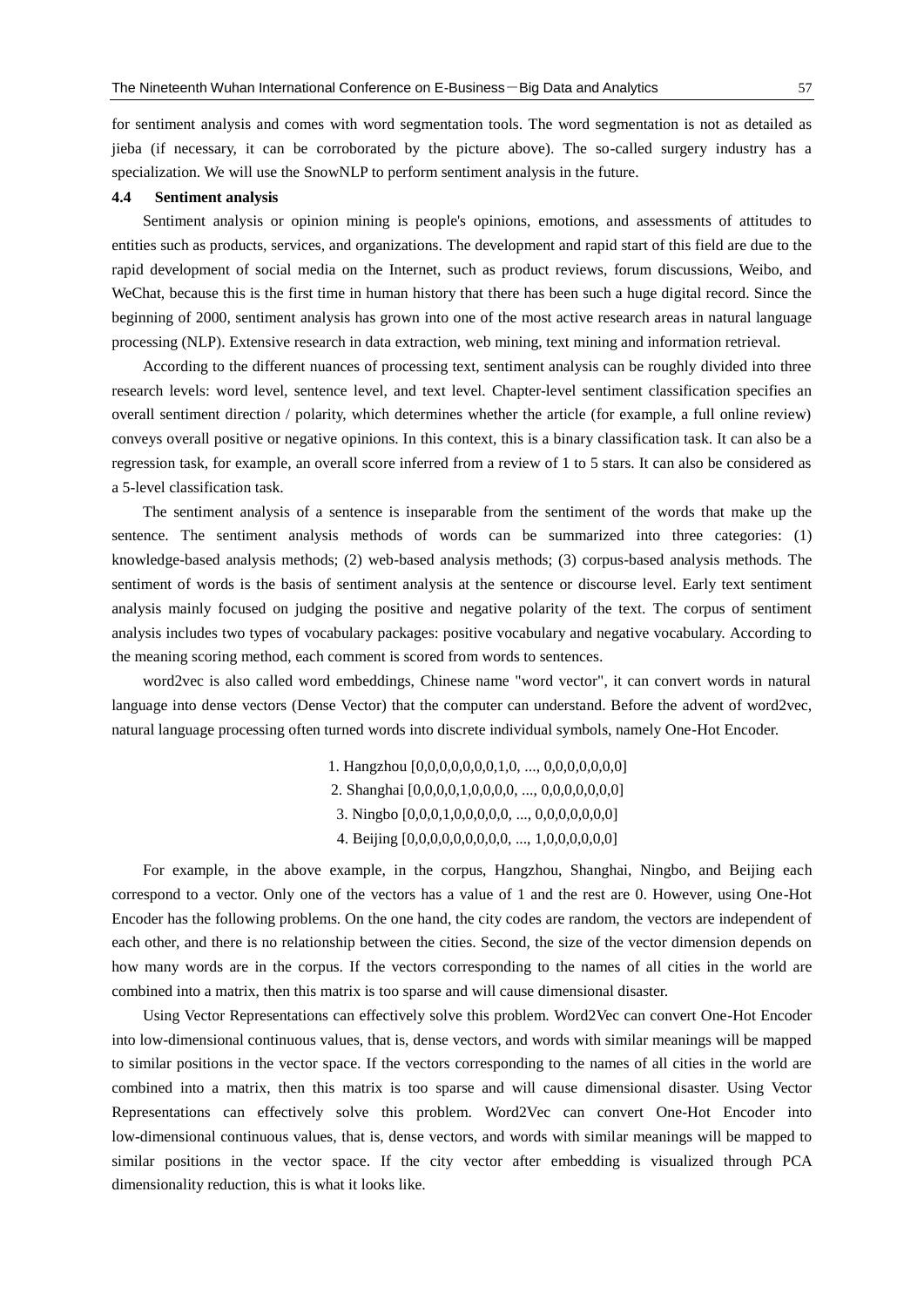

**Figure 3. City vector after embedding is visualized through PCA dimensionality reduction**

We can find that Washington and New York come together, Beijing and Shanghai come together, and the distance from Beijing to Shanghai is like Washington to New York. In other words, the model learns the geographical location of the city and the relationship between the city's status.

#### **4.5 Analysis of travel reviews**

This research crawls the tourist attractions and tourist reviews of some of the attractions on the Ctrip website. We extract the high-frequency words in the reviews and present them in a more interesting and intuitive way. Scoring makes a rough comparison, researches and finds factual problems, and proposes solutions to improve them. The comments are upgraded with word vectors to find related words on a topic, and to implement keyword query and other functions.

#### **5. RESULTS**

#### **5.1 Word cloud of Mausoleum Of The First Qin Emperor travel reviews**

We perform word frequency statistics and label classification on the review data of words. The larger the font appears in the picture; the same nature of words are marked with the same color, different colors represent different nature of words, and the colors of the nature of words are randomly assigned.



**Figure 4. Word Cloud of Mausoleum Of The First Qin Emperor**

#### **5.2 Comparison of the sentimental of Mausoleum Of The First Qin Emperor travel reviews**

The scores of scenic spots on travel websites are generally obtained by averaging the review scores. However, you will find that the content of many reviews and scores are inconsistent. We compared the review scores and review sentiments of Mausoleum of The First Qin Emperor attractions to prove that this phenomenon is more common.

According to SnowNLP's own corpus, this study use the Python third-party library SnowNLP to score sentiment on Mausoleum Of The First Qin Emperor.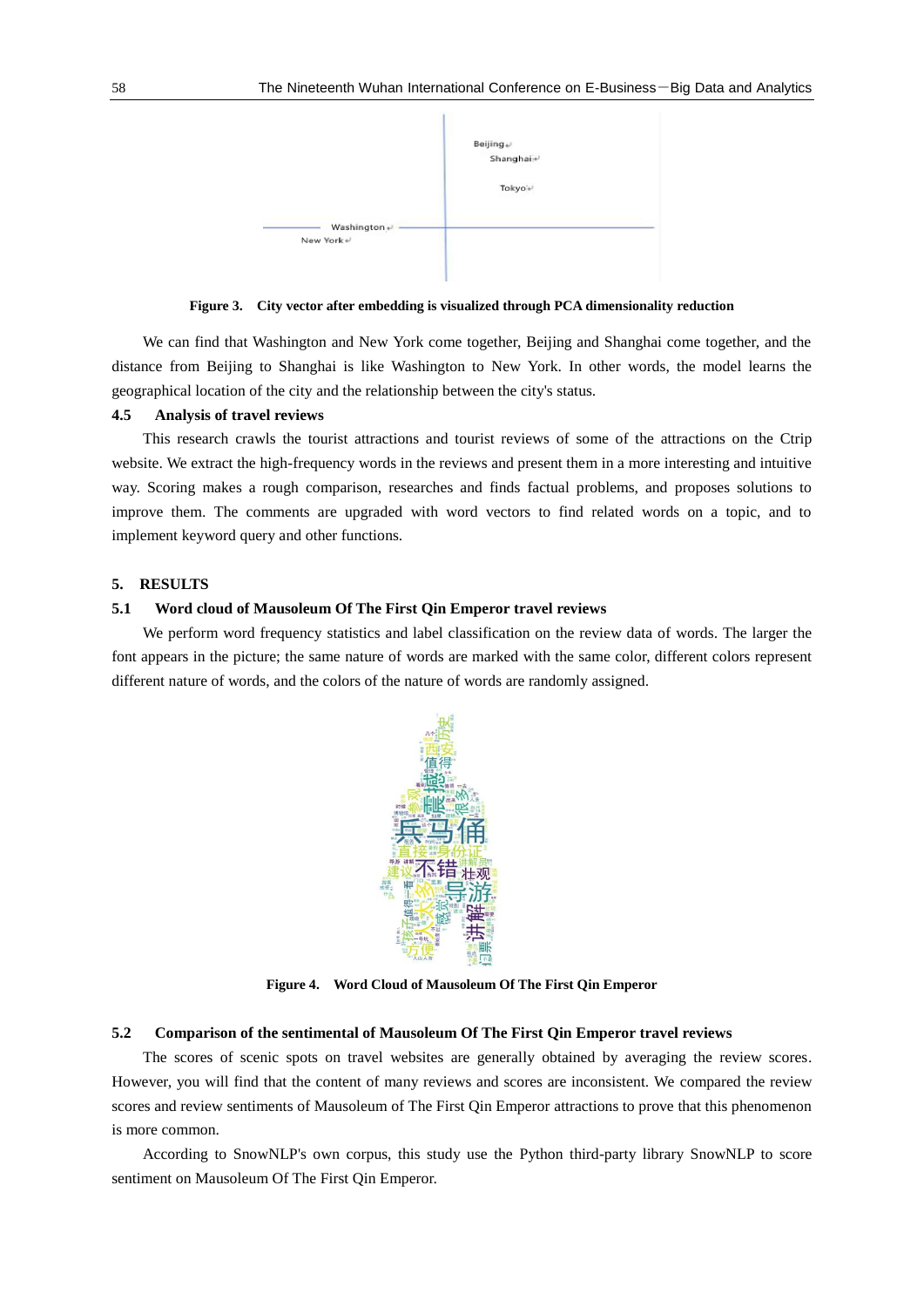

**Figure 5. Score on Mausoleum of The First Qin Emperor. (x: tourists' impression; y: number of tourists)**



**Figure 6. Score on Mausoleum of The First Qin Emperor. (x: score; y: number of tourists)**

Figure 5 shows the user reviews sentiment and the number of users of The First Qin Emperor attractions. Figure 6 shows the user ratings and number of users of The First Qin Emperor attractions. It can be seen from the two figures that the good rating of content is about 60%, and the good rating accounts for about 90%. The conclusions reached by the two dimensions are not consistent, indicating that there is a personal subjective view of tourists when scoring or habitually giving full marks.

Gensim is an open source third-party Python toolkit for unsupervised learning from the original unstructured text to the topic vector representation of the text hidden layer. It supports a variety of topic model algorithms including TF-IDF, LSA, LDA, and word2vec. We use Gensim to implement the word2vec model.

Extract the keywords of the travel reviews of The First Qin Emperor and calculation, then remove the meaningless contents. This study summarized six keywords of The First Qin Emperor: children, crowds, convenient ticket access, scenery, tour guide, history. However, in order to facilitate user indexing, we have defined these 6 keywords as babies, popular attractions, quick entry to parks, places of interest, guided tours, and cultural heritage. Such daily expressions are simple, easy to understand and closer to the needs of users.